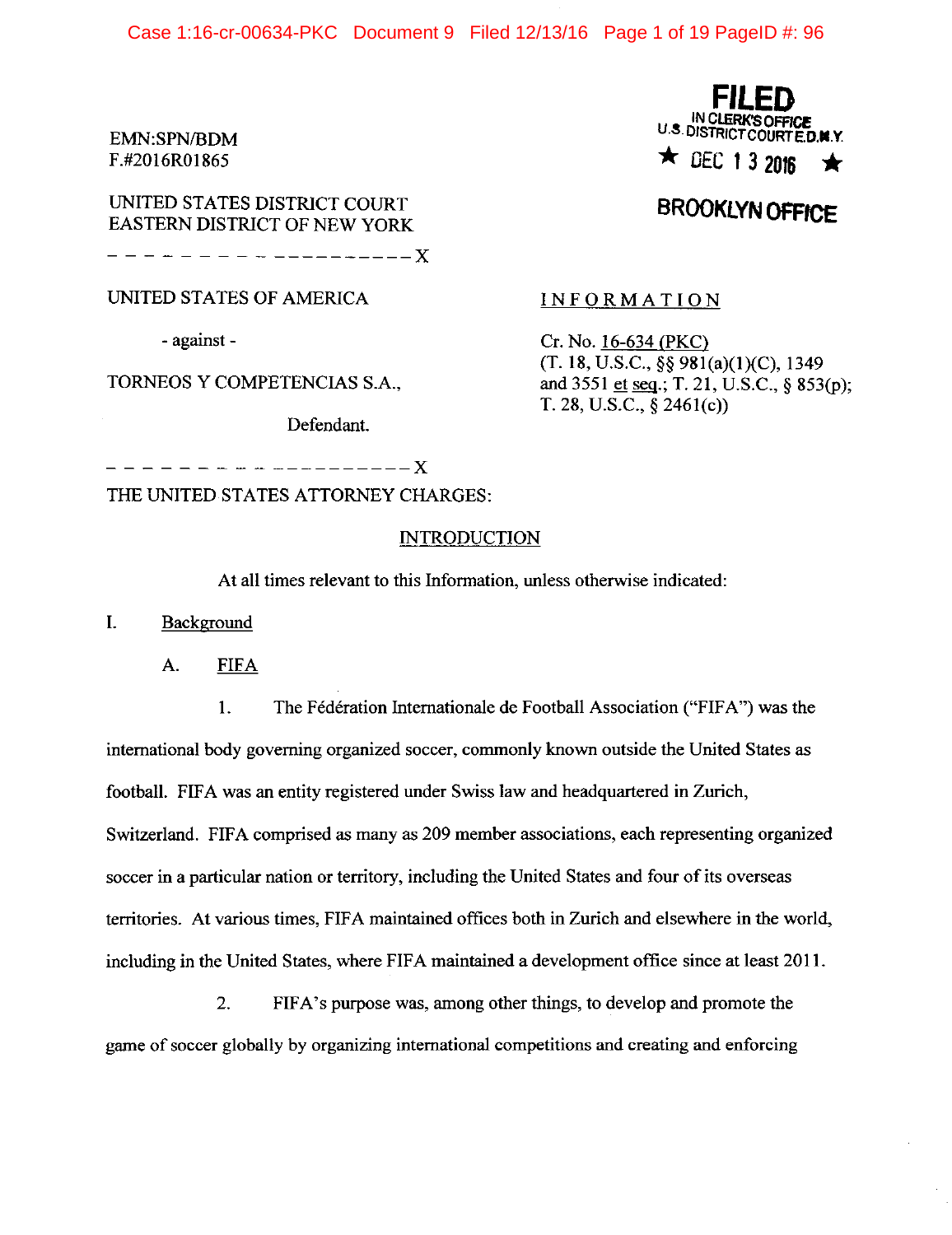rules that govern FIFA's member confederations and associations. FIFA financed its efforts in significant part by commercializing the media and marketing rights associated with the World Cup, the sport's premier event.

3. FIFA first instituted a written code of ethics in October 2004, which code was revised in 2006 and again in 2009 (generally, the "code of ethics"). The code of ethics governed the conduct of soccer "officials," expressly defined by FIFA's statues to include, among others, all board members, committee members and administrators of FIFA as well as FIFA's continental confederations and member associations. Among other things, the code of ethics provided that soccer officials were prohibited from accepting bribes or cash gifts and from otherwise abusing their positions for personal gain. The code of ethics further provided, from its inception, that soccer officials owed certain duties to FIFA and its confederations and member associations, including a duty of absolute loyalty. By 2009, the code of ethics explicitly recognized that FIFA officials stand in a fiduciary relationship to FIFA and its constituent confederations, member associations, leagues and clubs.

# B. The Continental Confederations

4. Each of FIFA's member associations also was a member of one of the six continental confederations recognized by FIFA: the Confederation of North, Central American and Caribbean Association Football ("CONCACAF"), the Confederación Sudamericana de Fútbol ("CONMEBOL"), the Union des Associations Européennes de Football, the Confederation Africaine de Football, the Asian Football Confederation, and the Oceania Football Confederation. Under FIFA's statutes, no national soccer association could become a member of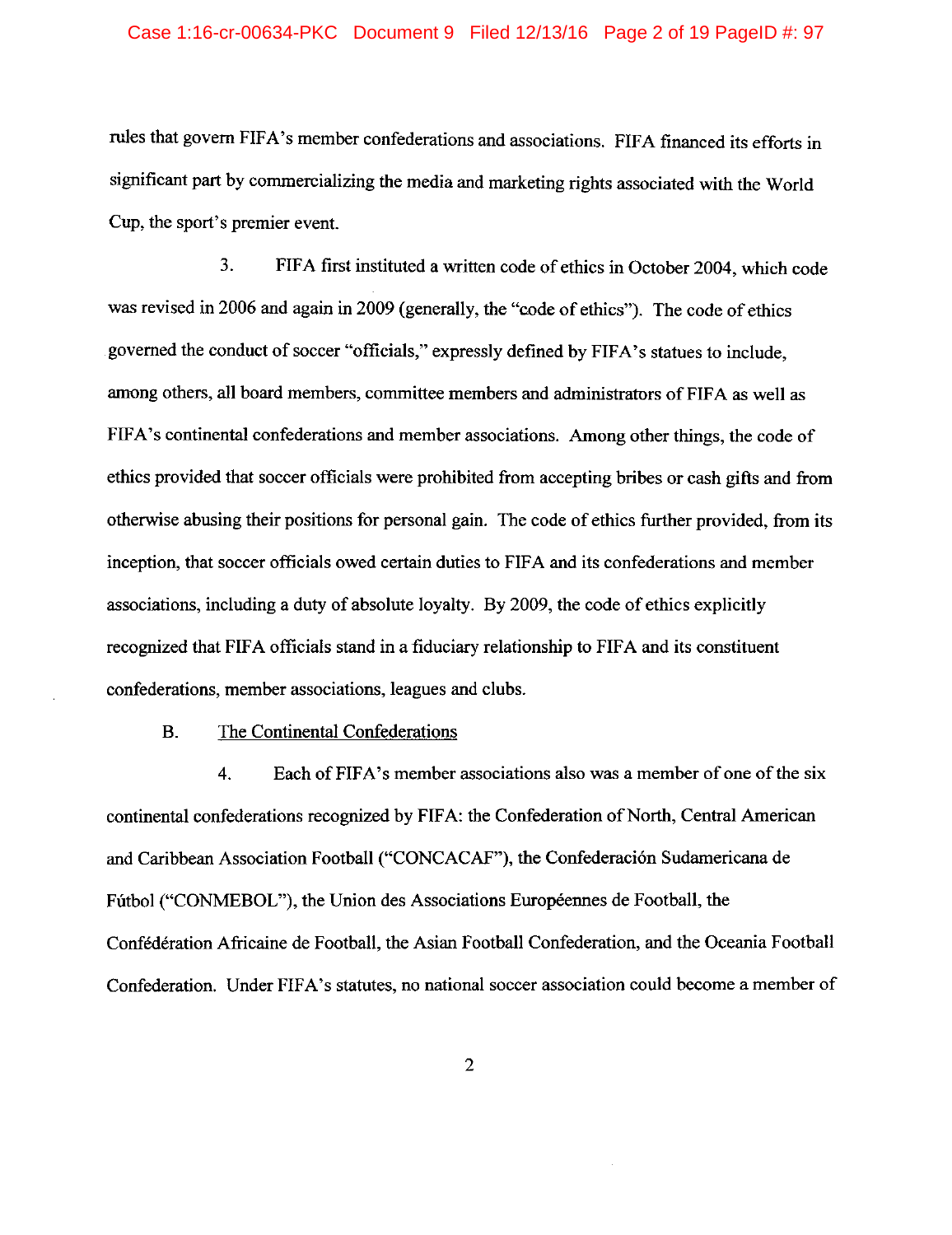FIFA without first joining one of the six continental confederations. Member associations were required to pay to FIFA annual dues, known as subscriptions.

5. In addition to providing representatives who helped to govern FIFA, the six continental confederations worked closely with FIFA and one another to organize international soccer competitions and carry out FIFA directives on a regional basis. The leaders and representatives of the confederations conducted business with one another, as well as with the leaders and associates of FIFA, throughout the year at locations around the world, including in the United States.

6. CONCACAF was a continental soccer confederation incorporated as a non-profit corporation in Nassau, Bahamas. CONCACAF comprised as many as 41 member associations, representing organized soccer in North America, Central America, the Caribbean, and three South American countries. The United States and two of its overseas territories, Puerto Rico and the United States Virgin Islands, were members of CONCACAF. From approximately 1990 to 2012, CONCACAF's principal administrative office was located in New York, New York, where the former general secretary was based (until the end of 2011) and where CONCACAF regularly conducted business. Beginning in 2012, CONCACAF's principal administrative office was located in Miami, Florida, where the new general secretary was based. CONCACAF also conducted business at various times throughout the United States, including in the Eastern District of New York, as well as in foreign countries within and outside the confederation. In June 2014, CONCACAF adopted a code of ethics that, among other things, prohibited bribery and corruption.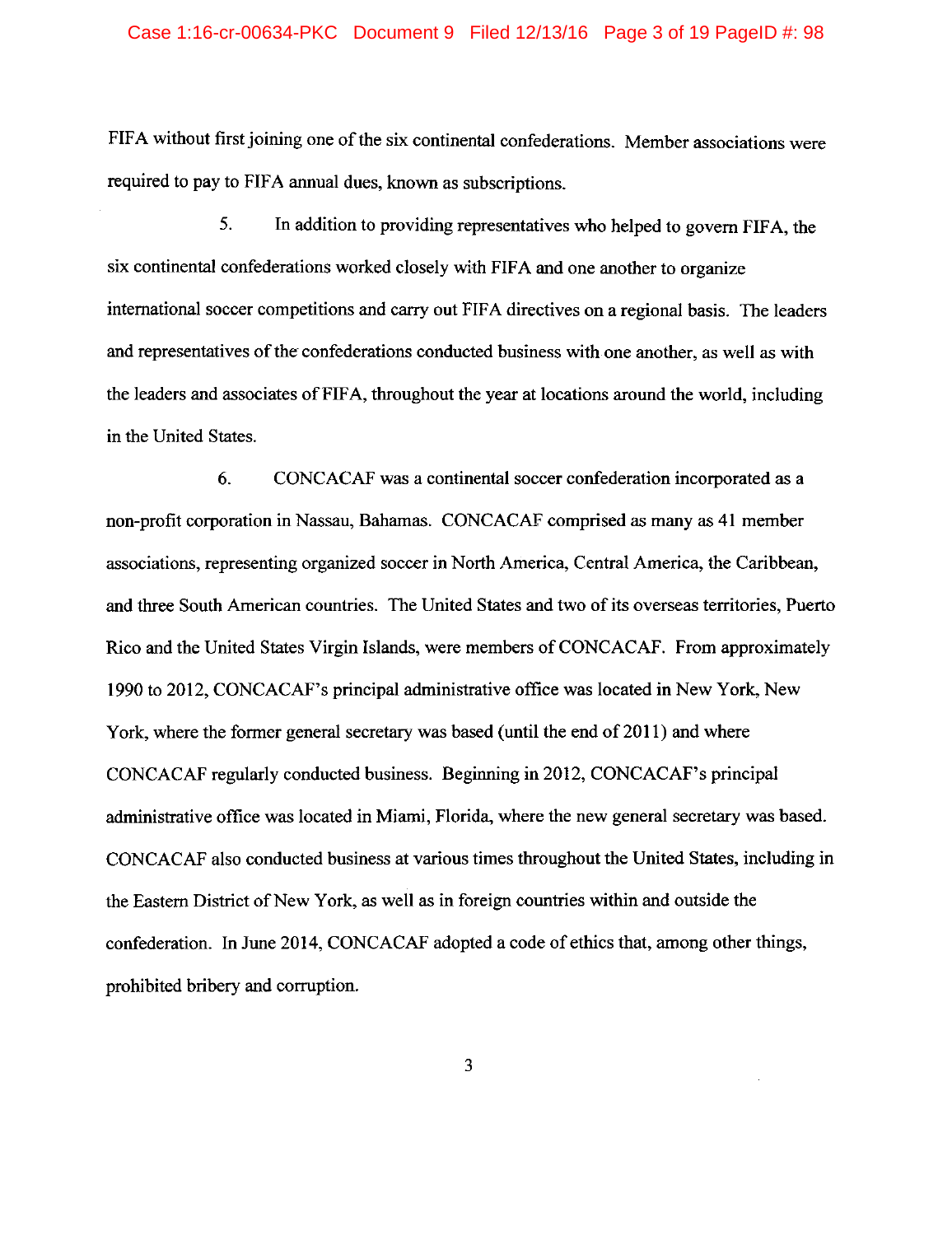7. CONMEBOL was a continental soccer confederation domiciled and headquartered in Paraguay. CONMEBOL comprised as many as 10 member associations, representing organized soccer in South America. Among other tournaments, CONMEBOL organized the Copa America, featuring the men's national teams of its 10 members and two non-CONMEBOL national teams that were invited to participate, as well as tournaments featuring the top men's club teams, including the Copa Libertadores. Since 1993, the United States has participated in the Copa America as an invitee four times. Most recently, the United States hosted and participated in the 2016 Copa America Centenario, a special edition of the Copa America organized jointly by CONMEBOL and CONCACAF to commemorate its centennial. In December 2013, CONMEBOL adopted a code of ethics that, among other things, prohibited bribery and corruption.

# C. Regional Federations and National Associations

8. In addition to being members of FIFA and their respective continental confederations, some of the national associations were also members of smaller, regional federations.

9. The national associations promoted, organized, and governed soccer, often including club-level soccer, within individual nations. The national association of the United States, the United States Soccer Federation, was based in Chicago, Illinois. The national association of Argentina, the Asociación del Fútbol Argentino ("AFA"), was a national member association of CONMEBOL and was based in Buenos Aires, Argentina.

10. The national associations, also often referred to as "federations," worked together to organize exhibition soccer matches between national teams, known as "friendlies,"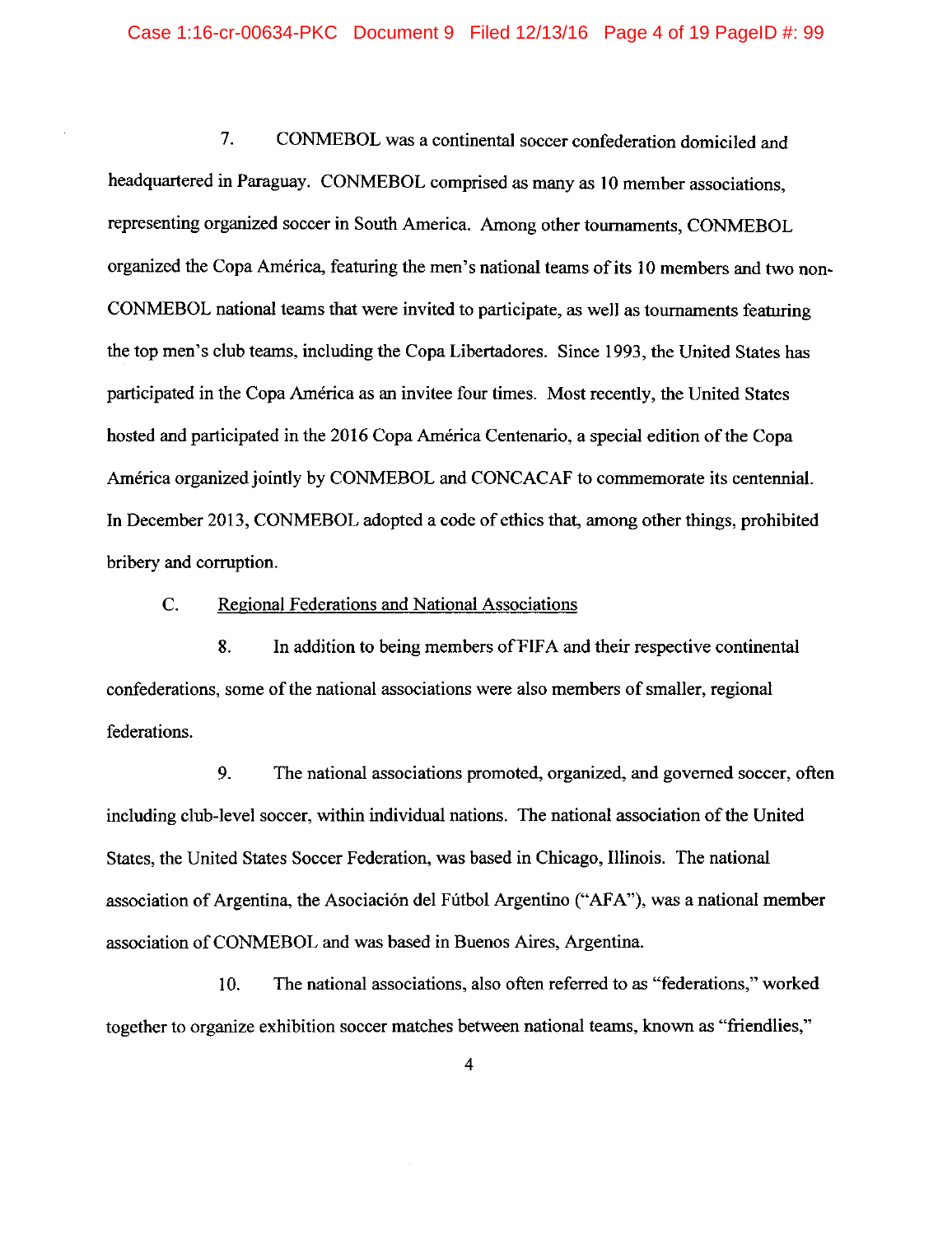which also took place on the club level. Friendlies took place in venues throughout the United States, including the Eastern District of New York, as well as in other venues worldwide.

# D. The Sports Marketing Companies

11. FIFA, the continental confederations, the regional federations, and the national member associations often entered into contracts with sports marketing companies to commercialize the media and marketing rights to various soccer events, including the World Cup and other tournaments, World Cup and Olympic qualifiers, friendlies, and other events, as well as other rights associated with the sport. Often operating in coordination with affiliated consultants and intermediaries, these sports marketing companies, including multinational corporations with headquarters, offices, or affiliates located in the United States, often acquired an array of media and marketing rights, including television and radio broadcasting rights, advertising rights, sponsorship rights, licensing rights, hospitality rights, and ticketing rights. These sports marketing companies often sold these rights to, among others, television and radio broadcast networks, sponsors, and sub-licensees, including those located in the United States.

12. The revenue generated by the commercialization of the media and marketing rights associated with soccer constituted an essential source of revenue for FIFA, other governing bodies, and the sports marketing companies. Over time, the United States became an increasingly important and lucrative market for the commercialization of these rights.

II. The Defendant

13. At various times relevant to the Information, the defendant TORNEOS Y COMPETENCIAS S.A. ("TORNEOS") was a sports media and marketing business headquartered in Argentina with a number of subsidiaries and affiliates, including, among others,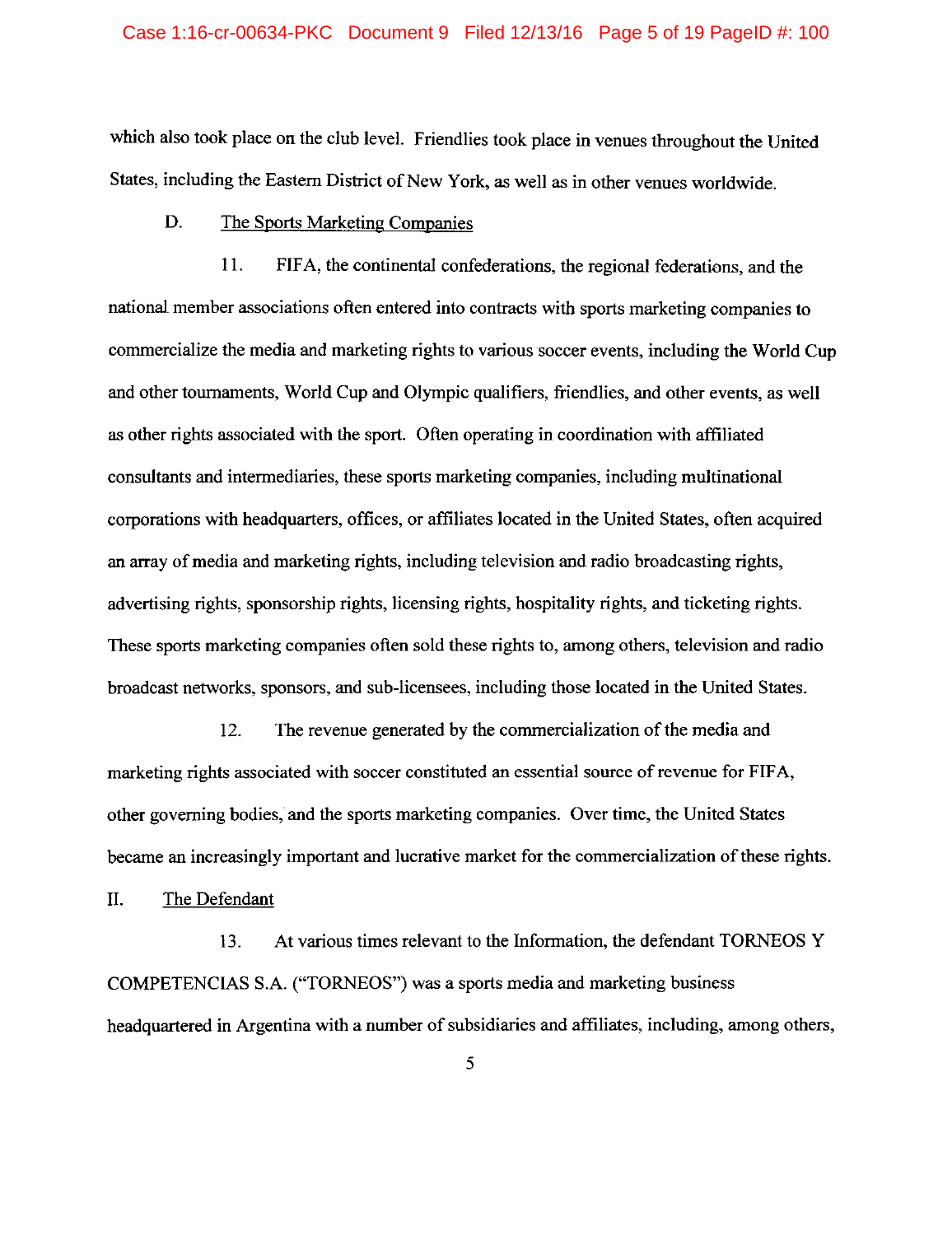#### Case 1:16-cr-00634-PKC Document 9 Filed 12/13/16 Page 6 of 19 PageID #: 101

T&T Sports Marketing Ltd., domiciled in the Cayman Islands, TyC International B.V., domiciled in the Netherlands, and Productora de Eventos S.A., domiciled in Uruguay. In addition, Alejandro Burzaco, Torneos Executive #1, Torneos Executive #2, Torneos Executive #3 (all three of whom are defined below), and others created and/or controlled shell companies off the books of TORNEOS, including FPT Sports S.A. and Arco Business and Developments Ltd., among others (collectively, the "Off-the-Books Companies"), to effect certain transactions with and on behalf of TORNEOS, including as described in paragraphs 34 through 42 below.

## III. Relevant Individuals and Entities

14. At various times relevant to the Information, Banker #1 and Banker #2 worked as client advisors in the private banking sector at prominent banking institutions based in Switzerland. The identities of Banker #1 and Banker #2 are known to the United States Attorney.

15. At various times relevant to the Information, Luis Bedoya was a highranking official of FIFA, CONMEBOL, and the Federación Colombiana de Fútbol, the Colombian soccer federation, one of FIFA's national member associations.

16. At various times relevant to the Information, Broadcasting Company Executive #1 was a high-ranking executive of Broadcasting Company Affiliate A, an affiliate of a major broadcasting company headquartered in Latin America, which obtained from FIFA rights to broadcast the 2018, 2022, 2026, and 2030 editions of the World Cup in certain territories in Latin America. The identities of Broadcasting Company Executive #1 and Broadcasting Company Affiliate A are known to the United States Attorney.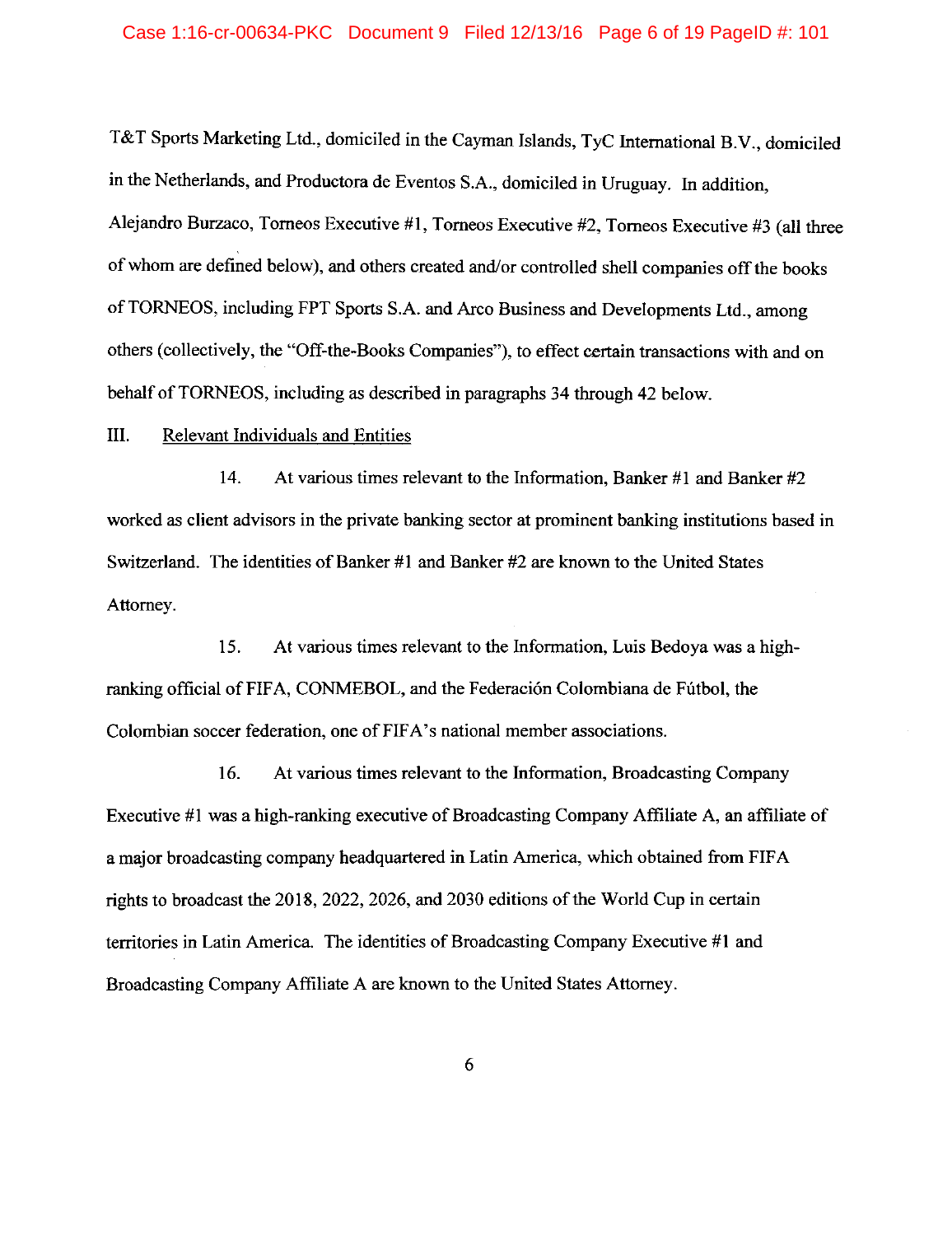#### Case 1:16-cr-00634-PKC Document 9 Filed 12/13/16 Page 7 of 19 PageID #: 102

17. At various times relevant to the Information, Broadcasting Company Executive #2 and Broadcasting Company Executive #3 were high-ranking executives of Broadcasting Company Affiliate B, an affiliate of a major broadcasting company headquartered in the United States, which was, through another affiliate, part of a group of investors in an affiliate of the defendant TORNEOS Y COMPETENCIAS S.A. that owned the exclusive worldwide broadcasting rights to the CONMEBOL Copa Libertadores. The identities of Broadcasting Company Executive #2, Broadcasting Company Executive #3, and Broadcasting Company Affiliate B are known to the United States Attorney.

18. At various times relevant to the Information, Broadcasting Company Executive #4 was a high-ranking executive of Broadcasting Company Affiliate C, which was among the investors in an affiliate of the defendant TORNEOS Y COMPETENCIAS S.A. that owned the exclusive worldwide broadcasting rights to the CONMEBOL Copa Libertadores. Broadcasting Company Affiliate C was owned, at times in part and at times wholly, by Broadcasting Company Affiliate B. The identities of Broadcasting Company Executive #4 and Broadcasting Company Affiliate C are known to the United States Attorney.

19. At various times relevant to the Information, Alejandro Burzaco was the General Manager, President of the Board of Directors, and legal representative of the defendant TORNEOS Y COMPETENCIAS S.A. and a principal of TORNEOS's subsidiaries and affiliates, as well as the Off-the-Books Companies.

20. At various times relevant to the Information, Datisa S.A. ("Datisa") was a Uruguayan company formed in 2013 by Productora de Eventos S.A., a subsidiary of the defendant TORNEOS Y COMPETENCIAS S.A., Traffic (defined below), and Sports Marketing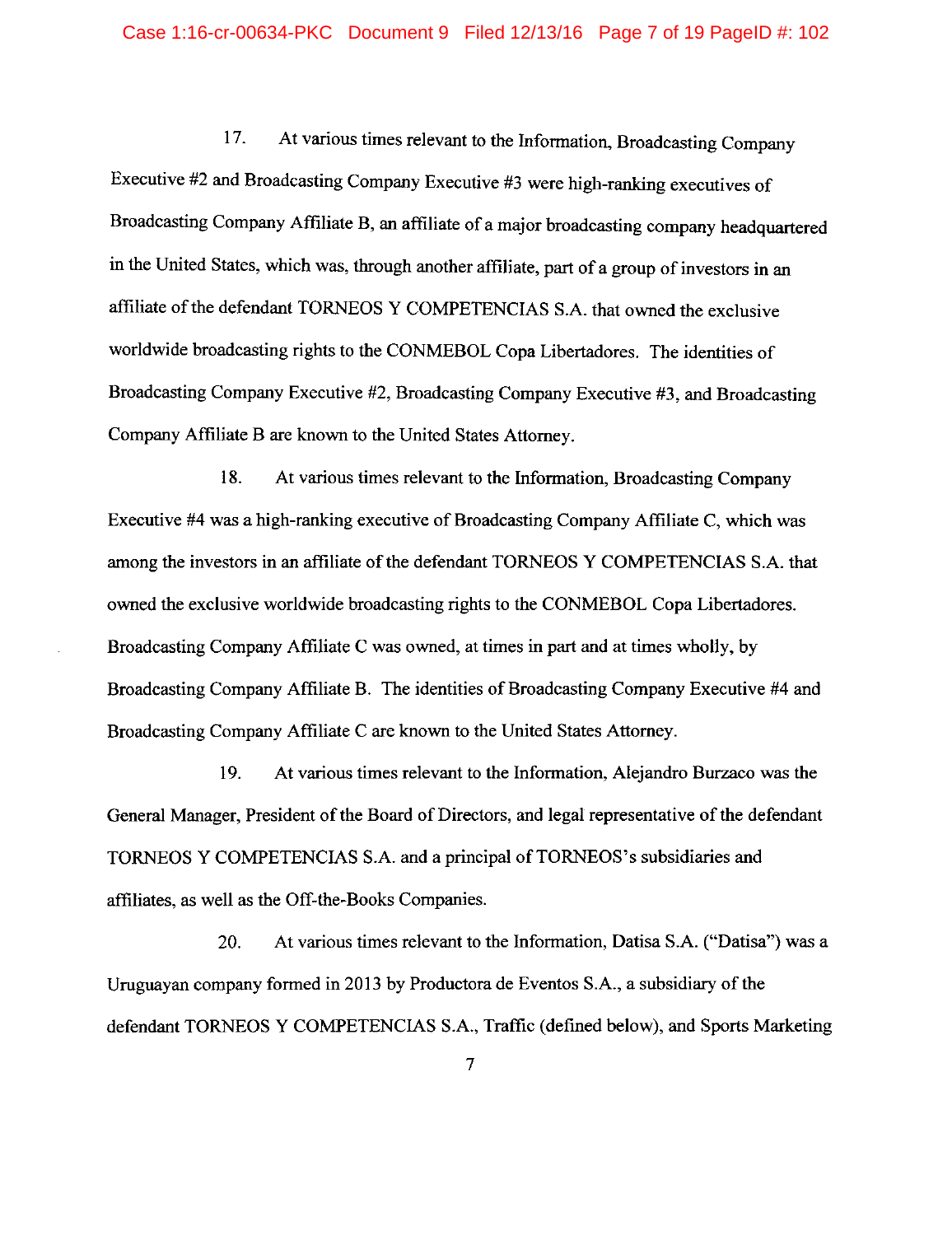Company A (defined below) that held the exclusive worldwide commercial rights to the 2015, 2019 and 2023 editions of the Copa America and the 2016 Copa America Centenario.

21. At various times relevant to the Information, Rafael Esquivel was a highranking official of CONMEBOL and the Federación Venezolana de Fútbol, the Venezuelan soccer federation, one of FIFA's national member associations.

22. At various times relevant to the Information, Jose Hawilla was the founder and owner of the Traffic Group, a multinational sports marketing company based in São Paulo, Brazil. The Traffic Group comprised, among other entities, Traffic Assessoria e Comunicações S/C Ltda., Traffic Sports International, Inc., Traffic Sports USA, Inc., Traffic Sports Europe B.V., and Continental Sports International, Inc. (referred to collectively herein as "Traffic" or the 'Traffic Group").

23. At various times relevant to the Information, Sergio Jadue was a highranking official of CONMEBOL and the Asociación Nacional de Fútbol Profesional de Chile, the Chilean soccer federation, one of FIFA's national member associations, and a member of FIFA's associations committee.

24. At various times relevant to the Information, Jose Margulies was a controlling principal of Valente Corp. ("Valente") and Somerton Ltd ("Somerton") (together, the "Margulies Intermediaries"), South American companies registered in Panama and Turks and Caicos, respectively, that were involved in the broadcasting of soccer matches. At various times, Margulies used accounts in the names of Valente and Somerton that were held at United States financial institutions to make illicit payments on behalf of multiple members of the conspiracy,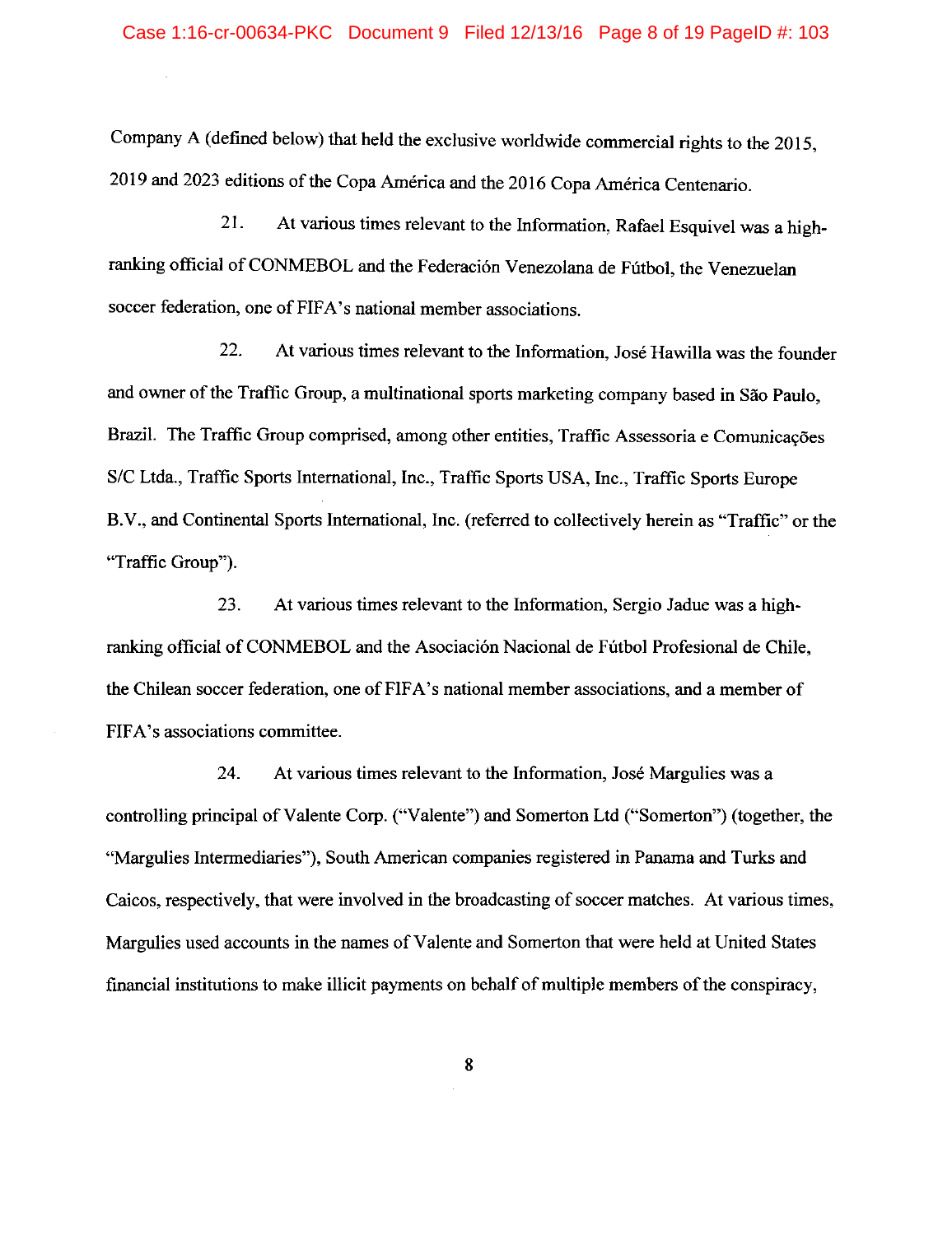including the defendant TORNEOS Y COMPETENCIAS S.A. and certain of its subsidiaries and affiliates and the Off-the-Books Companies.

25. At various times relevant to the Information, the following individuals,

whose identities are known to the United States Attorney, were high-ranking soccer officials of

FIFA and/or one or more of FIFA's constituent bodies:

- Soccer Official  $#1$  was a high-ranking official of FIFA, CONMEBOL, and AFA.
- Soccer Official #2 was a high-ranking official of a national member association of CONMEBOL and an official of FIFA.
- Soccer Official #3 was a high-ranking official of CONMEBOL and a national member association of CONMEBOL.
- Soccer Official #4 was a high-ranking official of CONMEBOL  $\ddot{\phantom{a}}$ and a national member association of CONMEBOL.
- Soccer Official #5 was a high-ranking official of FIFA and a  $\overline{a}$ national member association of CONMEBOL.
- Soccer Official #6 was a high-ranking official of CONMEBOL.  $\overline{a}$
- Soccer Official #7 was a high-ranking official of FIFA, CONMEBOL, and a national member association of CONMEBOL.
- Soccer Official #8 was a high-ranking official of FIFA and CONMEBOL.
- Soccer Official #9 was an official of FIFA and a high-ranking official of a national member association of CONMEBOL.
- Soccer Official #10 was a high-ranking official of CONMEBOL and a national member association of CONMEBOL.
	- Soccer Official #11 was a high-ranking official of FIFA, CONMEBOL, and a national member association of CONMEBOL.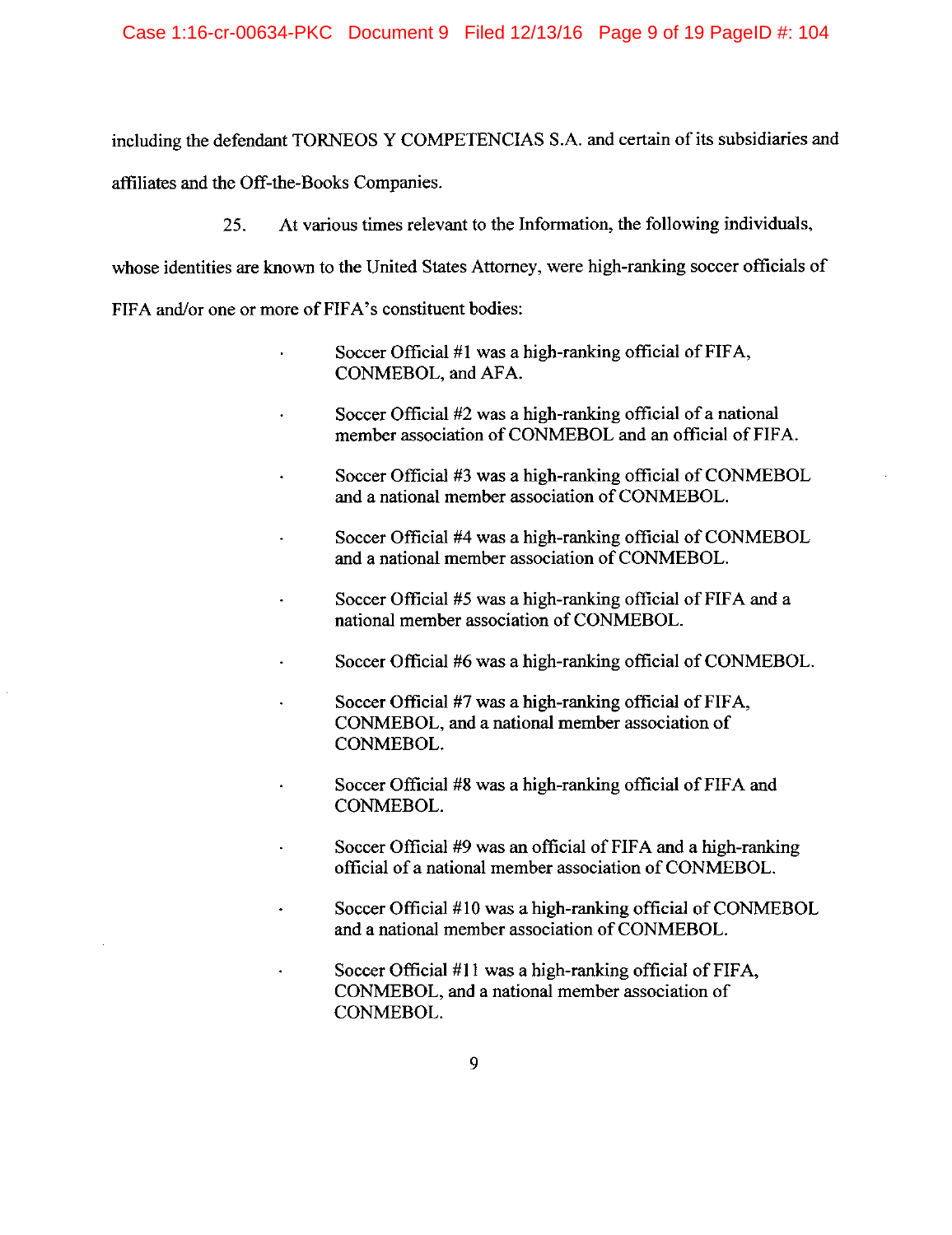$\ddot{\phantom{0}}$ 

Soccer Official  $#12$  was an official of FIFA and a high-ranking official ofCONMEBOL.

- Soccer Official #13 was a high-ranking official of FIFA and a national member association of CONMEBOL.
- 26. At various times relevant to the Information, Sports Marketing Executive

#1 and Sports Marketing Executive #2 were the controlling principals of Sports Marketing Company A, a sports media and marketing business with its principal offices in Argentina. Sports Marketing Company A had a number of subsidiaries and affiliates, all of which are referred to collectively below as "Sports Marketing Company A." The identities of Sports Marketing Executive #1, Sports Marketing Executive #2, and Sports Marketing Company A are known to the United States Attorney.

27. At various times relevant to the Information, the following individuals,

whose identities are known to the United States Attorney, were high-ranking executives of the defendant TORNEOS Y COMPETENCIAS S.A.:

- Torneos Executive #1 was a co-founder, director, and principal of TORNEOS until in or about March 2010.
	- Torneos Executive #2 worked in administration and finance for TORNEOS until in or about June 2015.
	- Torneos Executive #3 worked in the legal department of TORNEOS until in or about June 2015.

28. At various times relevant to the Information, Jeffrey Webb was the president of the Cayman Island Football Association, a member of the Caribbean Football Union ("CFU") executive committee, the chairman of CFU' s normalization committee, the president of CONCACAF, and a FIFA vice president and executive committee member. Webb also served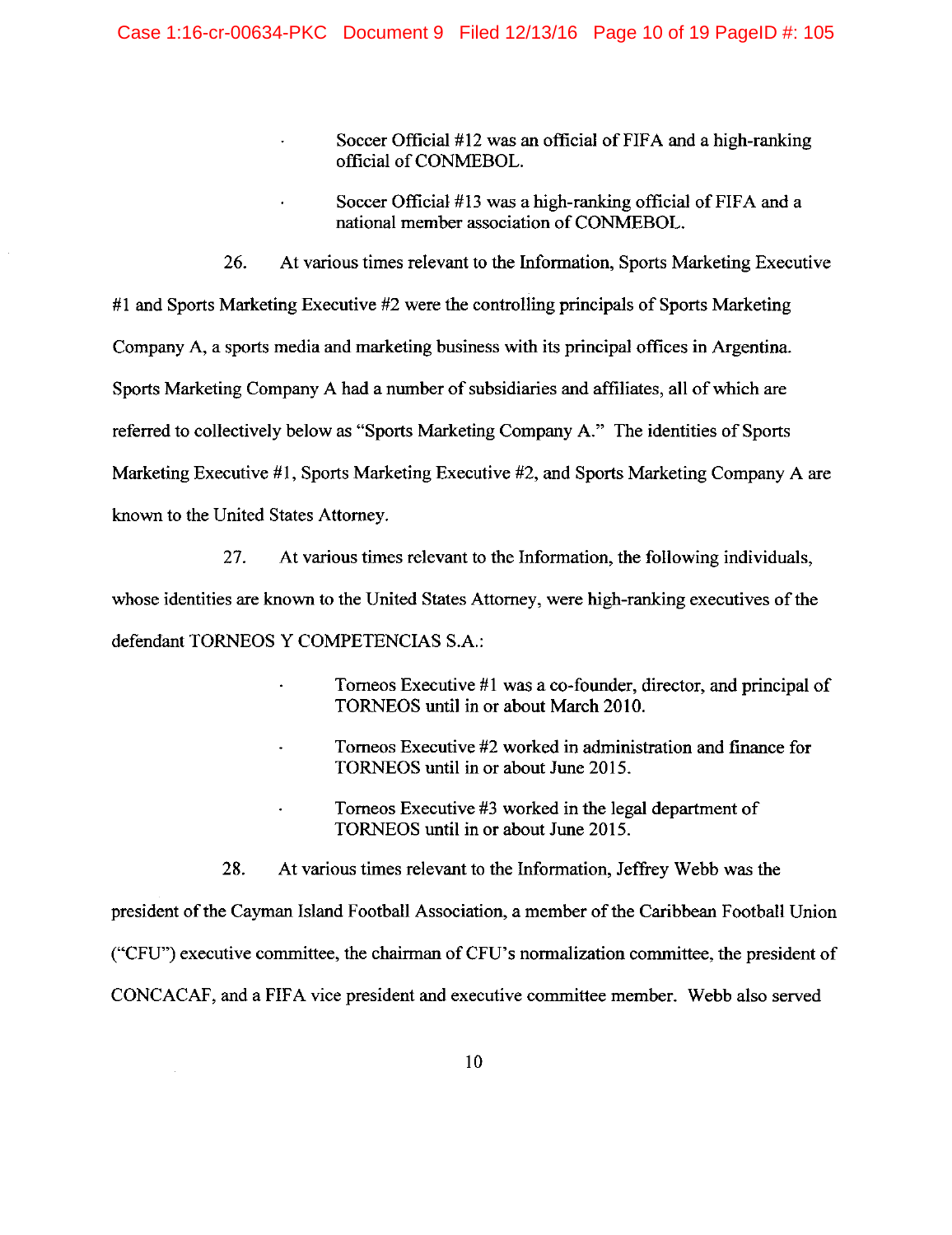#### Case 1:16-cr-00634-PKC Document 9 Filed 12/13/16 Page 11 of 19 PageID #: 106

on multiple FIFA standing committees, including the finance committee and the organizing committee for the World Cup.

\* \* \* \*

29. Luis Bedoya, Rafael Esquivel, Sergio Jadue, Jeffrey Webb, Soccer Official #1, Soccer Official #2, Soccer Official #3, Soccer Official #4, Soccer Official #5, Soccer Official #6, Soccer Official #7, Soccer Official #8, SoccerOfficial #9, Soccer Official #10, Soccer Official #11, Soccer Official #12, and Soccer Official #13 were bound by fiduciary duties to each of their respective soccer governing bodies.

IV. The Scheme

A. Overview

30. Beginning in or about the 1990s and continuing until in or about May 2015, the defendant TORNEOS Y COMPETENCIAS S.A. and its co-conspirators, including the above-referenced soccer officials, devised a scheme and artifice to deprive FIFA and its constituent organizations of their respective rights to the honest and faithful services of certain of their leaders through the systematic payment of bribes and kickbacks. Specifically, TORNEOS, at the direction and through the conduct of its employees, including Alejandro Burzaco, Torneos Executive #1, Torneos Executive #2, and Torneos Executive #3, agreed to pay and did pay bribes and kickbacks to certain officials of FIFA, CONMEBOL, CONCACAF, and AFA in exchange for the officials' provision of support and assistance to TORNEOS in its efforts to obtain, maintain, and exploit lucrative media and marketing rights to various soccer tournaments and matches.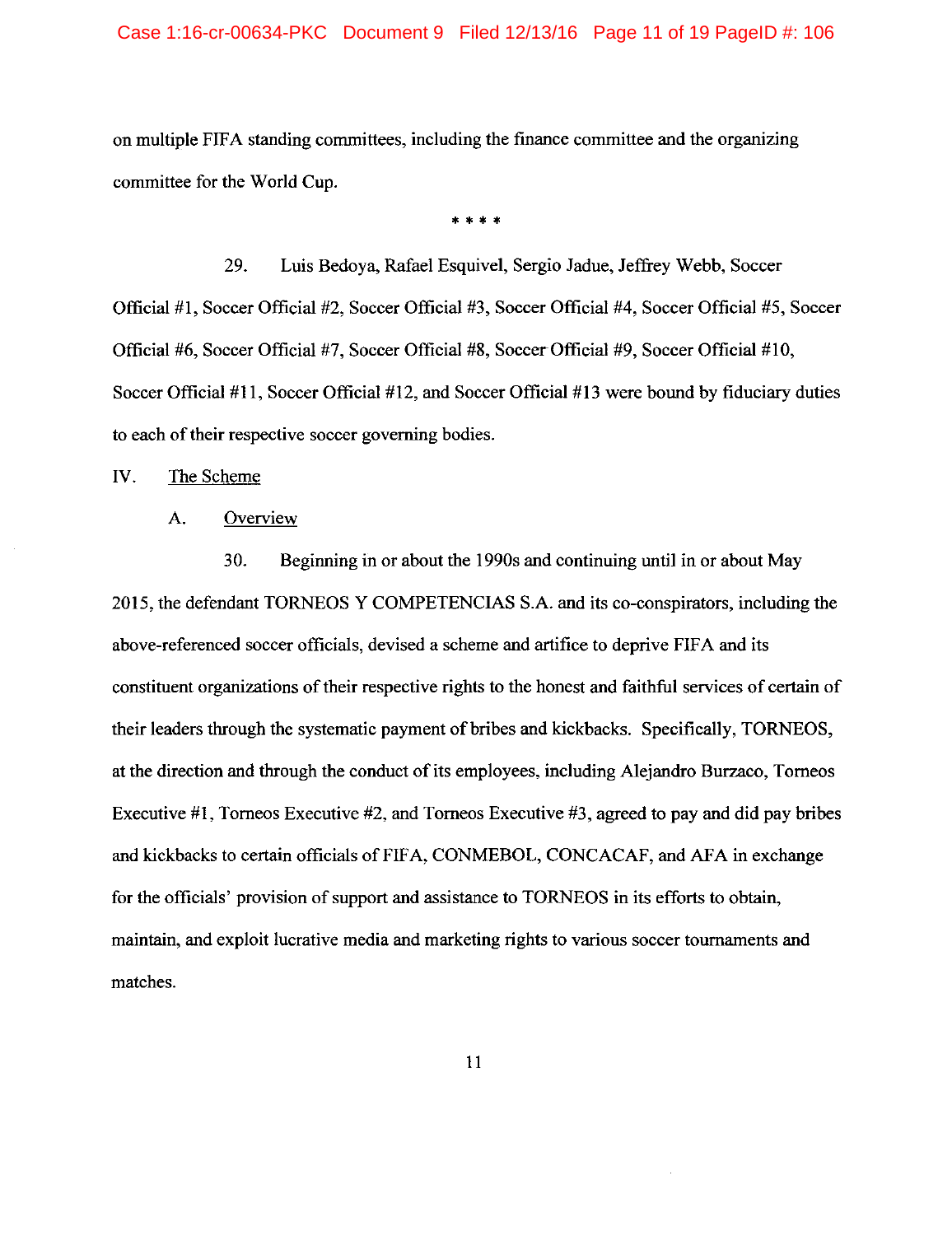## 31. Over the course of the scheme, the defendant TORNEOS Y

COMPETENCIAS S.A. agreed to pay and caused to be paid, directly and indirectly, tens of millions of dollars in bribe and kickback payments to Soccer Official #I in exchange for, among other things, Soccer Official #1 's provision of support and assistance to TORNEOS in its efforts to obtain, maintain, and exploit the media and marketing rights to various soccer tournaments and matches. TORNEOS and Soccer Official #I developed a close relationship of mutual support, maintained and promoted through the payment of bribes and kickbacks to Soccer Official #1, that contributed to the common benefit of TORNEOS and its co-conspirators.

32. In furtherance of the scheme and to effect its objects, the defendant TORNEOS Y COMPETENCIAS S.A. agreed to pay and caused to be paid, directly and indirectly, bribes and kickbacks to Soccer Official #1 and other soccer officials, including Luis Bedoya, Rafael Esquivel, Sergio Jadue, Jeffrey Webb, Soccer Official #2, Soccer Official #3, Soccer Official #4, Soccer Official #5, Soccer Official #6, Soccer Official #7, Soccer Official #8, Soccer Official #9, Soccer Official #10, Soccer Official #11, Soccer Official #12, and Soccer Official #13. TORNEOS agreed to pay these officials and did cause them to be paid in exchange for their official support of TORNEOS in its efforts to obtain, maintain, and exploit media and marketing rights to various soccer tournaments and matches, including, among other tournaments and matches, the FIFA World Cup, CONMEBOL Copa America, CONMEBOL/CONCACAF Copa America Centenario, CONMEBOL Copa Libertadores, CONMEBOL Copa Sudamericana, CONMEBOL Recopa Sudamericana, and international friendlies featuring the Argentinian men's national soccer team.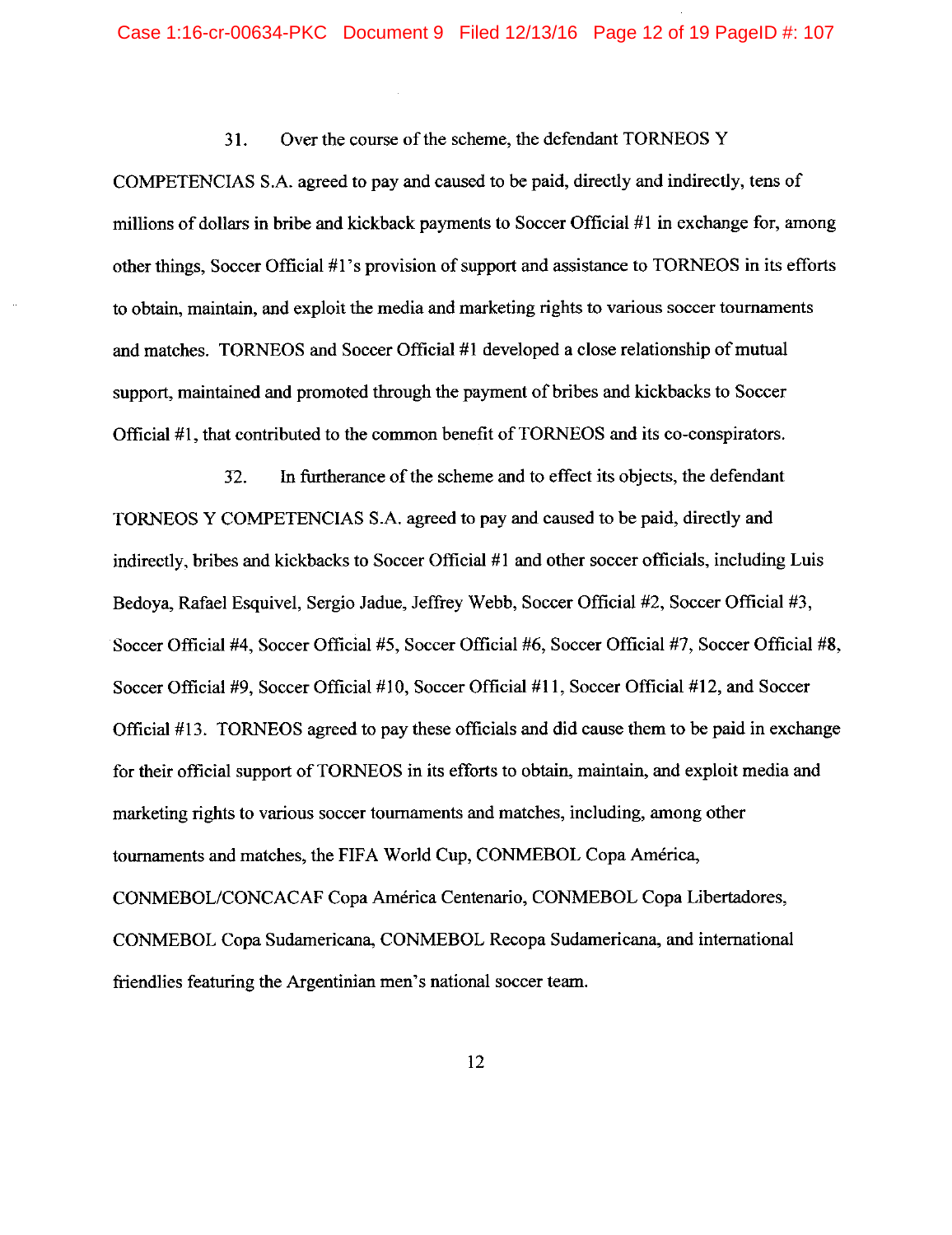## B. Conduct in Furtherance of the Conspiracy

33. By way of example, set forth below are further details regarding certain conduct undertaken by the defendant TORNEOS Y COMPETENCIAS S.A. and its coconspirators in furtherance of the scheme and to effect its objects.

## i. FIFA World Cup Rights

34. In or about and between 2010 and 2013, the defendant TORNEOS Y COMPETENCIAS S.A.'s wholly-owned subsidiary TyC International B.V. obtained the rights to broadcast the 2018, 2022, 2026, and 2030 editions of the World Cup to audiences in Argentina, Uruguay, and Paraguay through a series of contracts with the Off-the-Books Companies and Broadcasting Company Affiliate A, which had secured the rights to broadcast the tournaments in these and other territories directly from FIFA. TORNEOS, through Alejandro Burzaco and others, and at times with the assistance of one or more representatives of Broadcasting Company Affiliate A, including Broadcasting Company Executive #1, agreed to pay and did pay millions of dollars in bribe and kickback payments to Soccer Official  $#1 - a$ high-ranking FIFA official who exercised enormous influence within the association – in order to secure his support for Broadcasting Company Affiliate A's acquisition of rights to broadcast the 2018, 2022, 2026, and 2030 editions of the World Cup in certain territories, and the subsequent purchase and exploitation of certain of those rights by TyC International B. V.

35. Among other things, Soccer Official #1 agreed to use and did use his influence to push FIFA to sell the rights to broadcast the 2026 and 2030 editions of the World Cup in certain Latin American territories to Broadcasting Company Affiliate A in 2013, earlier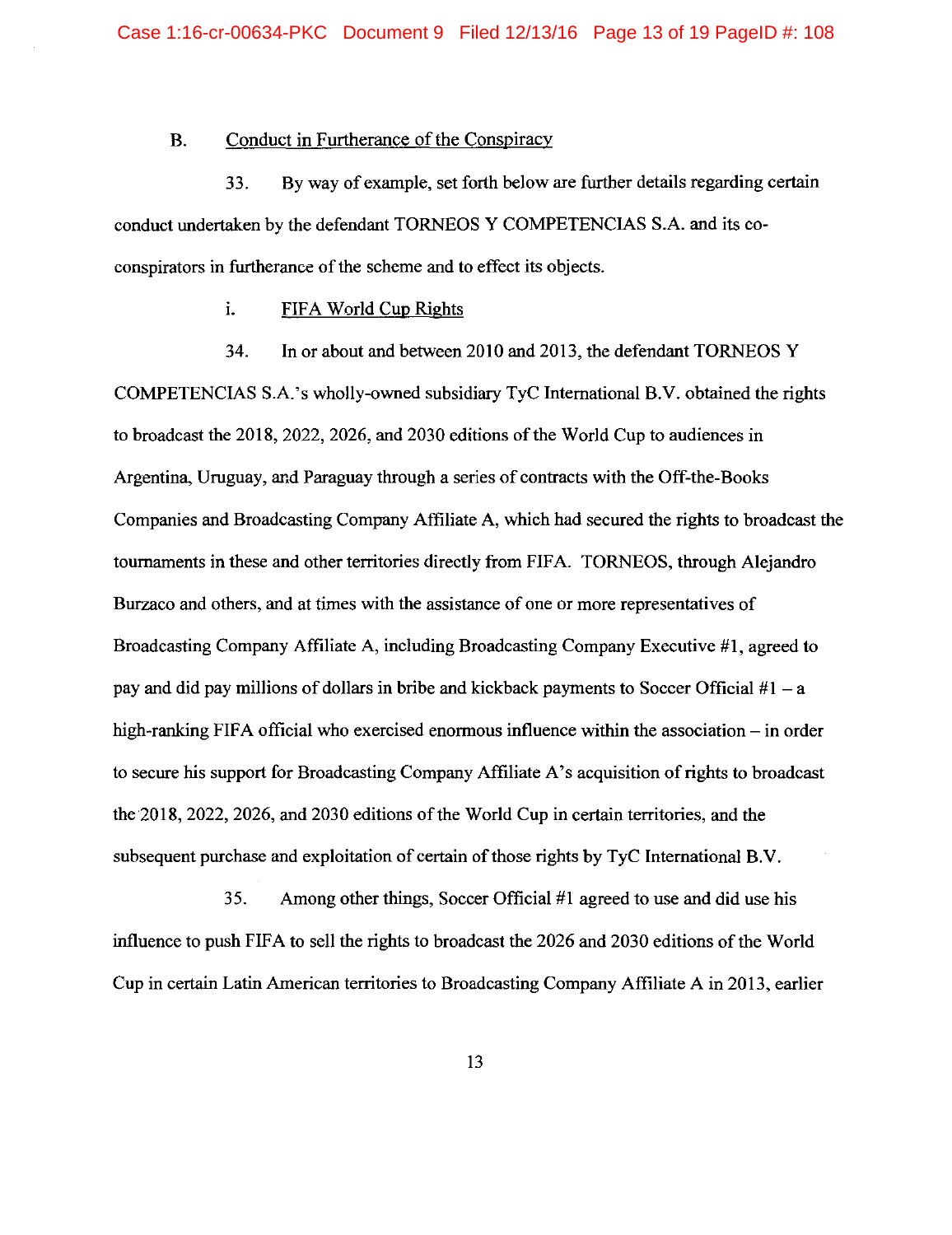than anticipated and long before the selection of host countries for those editions of the tournament.

## ii. CONMEBOL Copa Libertadores Rights

36. Beginning in or about 1999 and continuing through in or about May 2015, T&T Sports Marketing Ltd. ("T&T"), an affiliate of the defendant TORNEOS Y COMPETENCIAS S.A., acquired the exclusive worldwide broadcasting rights to each edition of the Copa Libertadores, an annual tournament organized by CONMEBOL featuring the confederation's top men's club teams, through a series of contracts between  $T\&T$  and CONMEBOL. T&T eventually acquired the rights to two less prominent tournaments, the Copa Sudamericana and Recopa Sudamericana, also through a series of contracts between T&T and CONMEBOL. T&T was owned in part by TORNEOS and in part by partners in the venture, including, for a brief period, Traffic, and, later, a group of investors that included Broadcasting Company Affiliate B. Broadcasting Company Affiliate B invested in T&T through its ownership interest in Broadcasting Company Affiliate C.

3 7. Beginning at least as early as in or about 2000 and continuing through in or about May 2015, the defendant TORNEOS Y COMPETENCIAS S.A., through Tomeos Executive #1 and, later, Alejandro Burzaco and others, and at times with the agreement and support of representatives of Broadcasting Company Affiliate B and Broadcasting Company Affiliate C, including Broadcasting Company Executive #2, Broadcasting Company Executive #3, and Broadcasting Company Executive #4, agreed to pay and caused to be paid annual sixfigure and, in some instances, seven-figure bribe and kickback payments to, variously, Luis Bedoya, Rafael Esquivel, Sergio Jadue, Soccer Official **#1,** Soccer Official #2, Soccer Official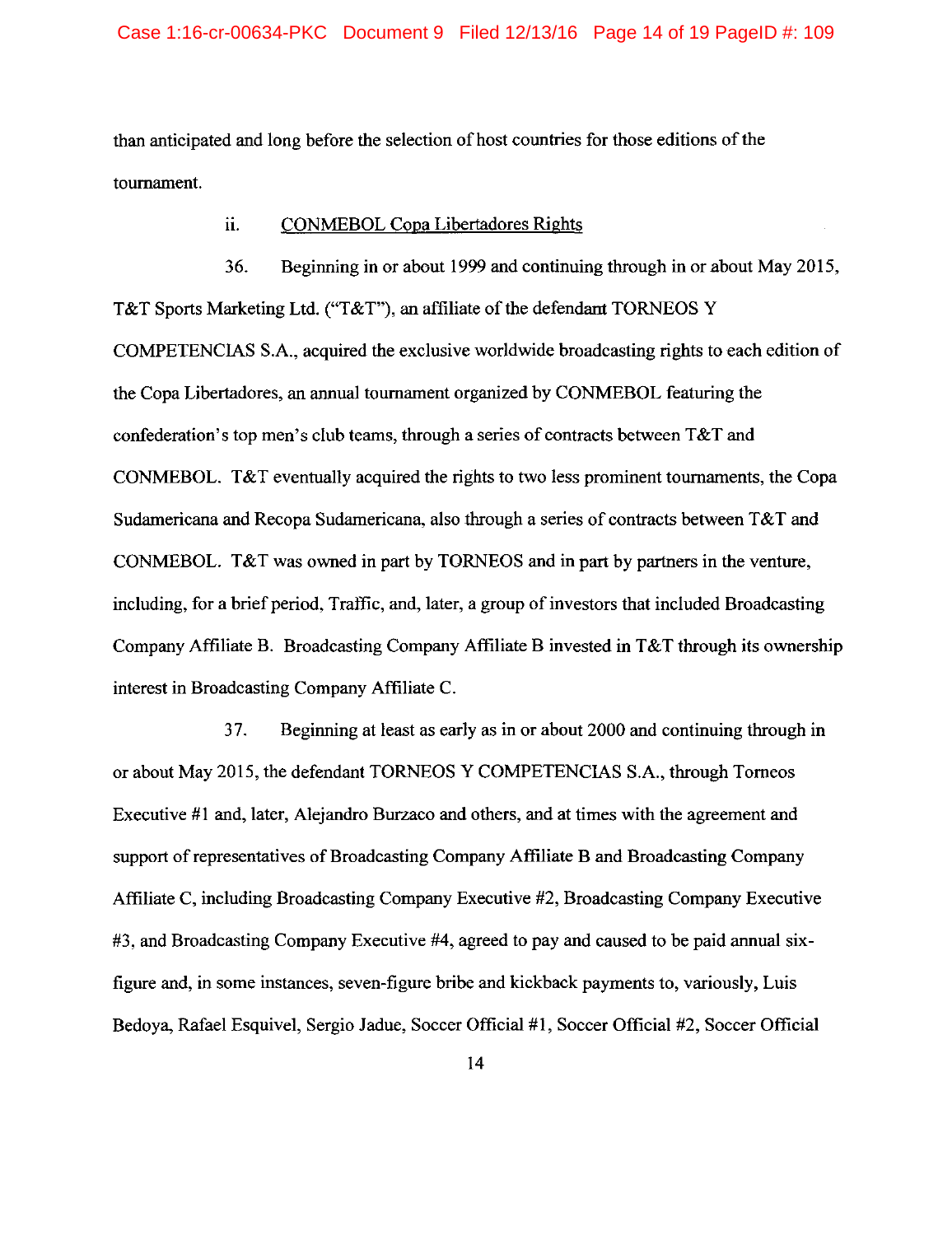#3, Soccer Offidal #4, Soccer Official #5, Soccer Official #6, Soccer Official #7, Soccer Official #8, SoccerOfficial #9, Soccer Official #10, Soccer Official #11, Soccer Official #12, and Soccer Official #13 in exchange for the officials' support of  $T\&T$  as the holder of the broadcasting rights to the Copa Libertadores.

38. The defendant TORNEOS Y COMPETENCIAS S.A., through Alejandro Burzaco and others, at times relied on Sports Marketing Executive #1, Sports Marketing Executive #2, Sports Marketing Company A, and the Off-the-Books Companies to facilitate the payment of bribes and kickbacks to certain of the co-conspirator soccer officials in connection with the Copa Libertadores. TORNEOS also relied on José Margulies and the Margulies Intermediaries, among other intermediaries, to facilitate the payment of bribes and kickbacks to CONMEBOL officials in connection with the Copa Libertadores.

# iii. CONMEBOL Copa América and CONMEBOL/CONCACAF Copa América Centenario Rights

39. In or about May 2013, Productora de Eventos S.A., a subsidiary of the defendant TORNEOS Y COMPETENCIAS S.A., Traffic, and Sports Marketing Company A formed Datisa, a new company in which each entity held a one-third interest. Datisa subsequently entered into a \$317.5 million contract with CONMEBOL to obtain the exclusive worldwide rights to the 2015, 2019, and 2023 editions of the Copa America and the 2016 Copa America Centenario.

40. Following negotiations between CONMEBOL and CONCACAF, it was determined that the men's national teams of six CONCACAF member associations, including the U.S. national team, would participate in the Copa America Centenario with the 10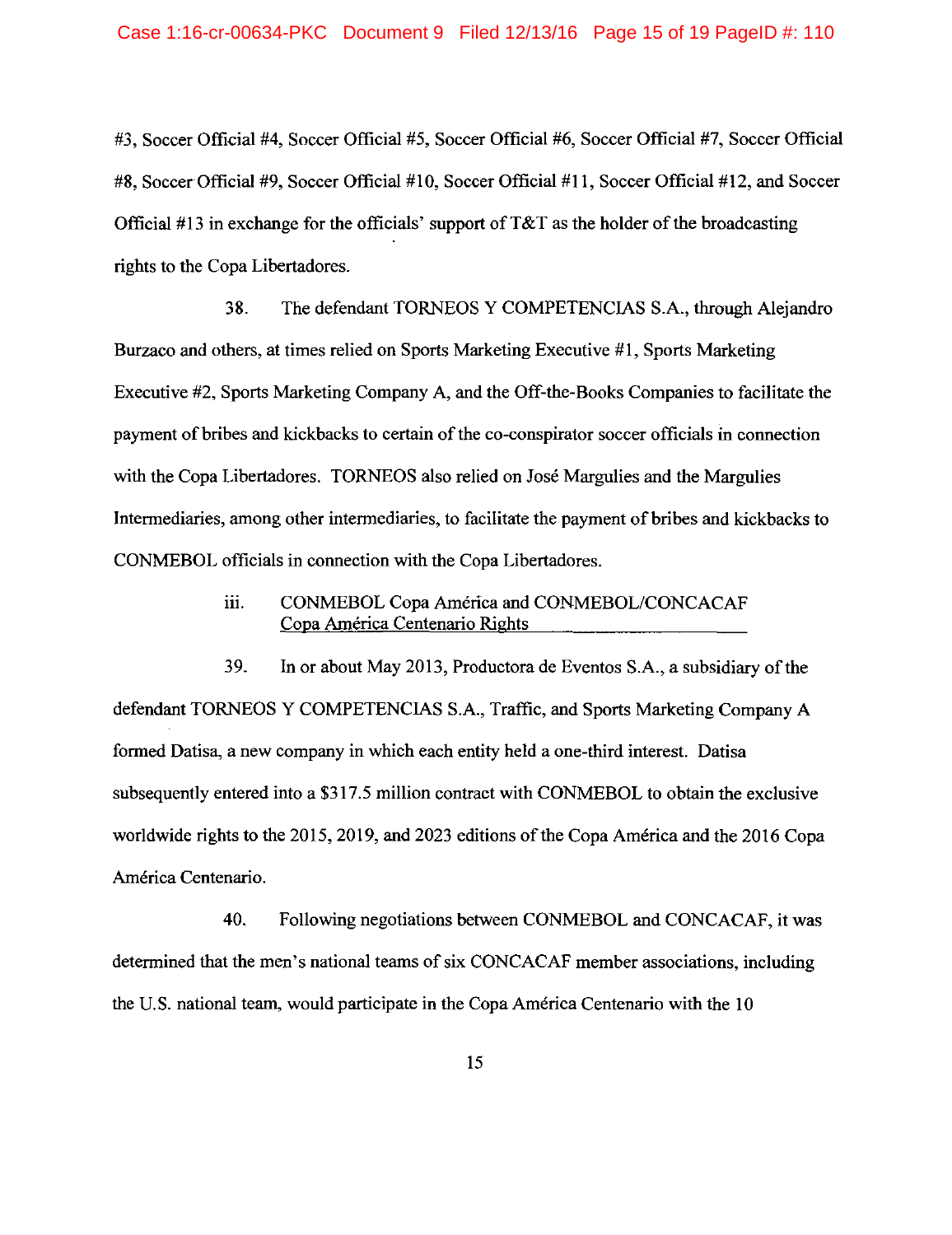CONMEBOL men's national teams. It was further determined that the tournament would be hosted by the United States in recognition of the growth of the market for soccer in North America. Datisa subsequently entered into a \$35 million contract with CONCACAF, in its capacity as the co-organizer of the Copa America Centenario, to acquire CONCACAF's media rights to the tournament.

41. In connection with the acquisition of the media rights to the Copa America and the Copa America Centenario, the defendant TORNEOS Y COMPETENCIAS S.A., through Alejandro Burzaco, and TORNEOS's partners in Datisa agreed to pay and caused to be paid tens of millions of dollars in bribes to various soccer officials, including Luis Bedoya, Rafael Esquivel, Sergio Jadue, Jeffrey Webb, Soccer Official #1, Soccer Official #2, Soccer Official #3, Soccer Official #4, Soccer Official #5, Soccer Official #7, Soccer Official #8, Soccer Official #9, Soccer Official #10, Soccer Official #11, Soccer Official #12, and Soccer Official #13. The Datisa partners agreed to make these payments at various times over the life of the contracts.

42. The defendant TORNEOS Y COMPETENCIAS S.A.'s subsidiary Productora de Eventos S.A. and its Datisa partners relied on the Off-the-Books Companies, Jose Margulies, and the Margulies Intermediaries, among others, to facilitate the payment of bribes and kickbacks to CONMEBOL officials from and through accounts controlled by the Datisa shareholders in connection with the Copa América and Copa América Centenario tournaments.

\* \* \* \*

43. The defendant TORNEOS Y COMPETENCIAS S.A. and its coconspirators used the wire facilities of the United States to facilitate and effect certain payments in furtherance of the criminal scheme, including in connection with each of the tournaments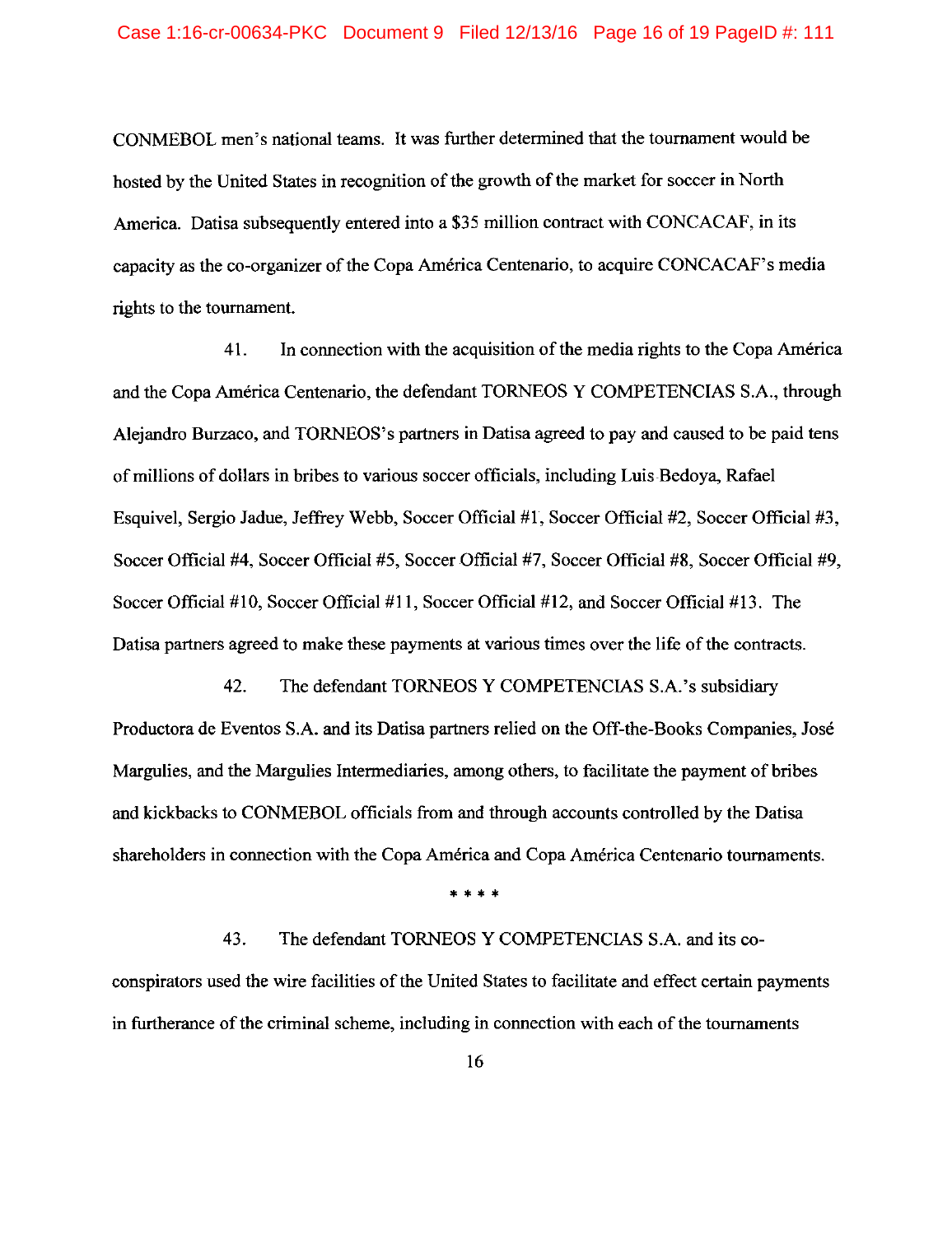referenced in paragraphs 34 through 42 above, and to communicate with co-conspirators and others in furtherance of the criminal scheme. Such use of United States wire facilities included, among other things, the use of the bank accounts of TORNEOS's subsidiaries and affiliates held at United States financial institutions to transfer tens of millions of dollars in payments related to contracts secured through bribery, as well as the use of the bank accounts of co-conspirators, including the Margulies Intermediaries, held at United States financial institutions to transfer millions of dollars in bribe payments. TORNEOS and its co-conspirators also relied, in part, on the growing market for soccer in the United States to generate profits from the scheme, and conducted meetings in furtherance of the scheme in the United States.

44. The defendant TORNEOS Y COMPETENCIAS S.A. and its coconspirators engaged in conduct designed to prevent the detection of their illegal activities, to conceal the location and ownership of proceeds of those activities, and to promote the carrying on of those activities. The conduct engaged in by various members of the conspiracy included, among other things: the use of"consulting services" agreements, sham invoices and payment instructions, and other similar types of records to create an appearance of legitimacy for illicit payments; the use of various mechanisms, including trusted intermediaries (including the Margulies Intermediaries), bankers (including Banker #1 and Banker #2), and currency dealers, to make and facilitate the making of illicit payments; the creation and use of shell companies; and the use of cash.

45. No disclosure of any of the foregoing bribery and kickback schemes was made to FIFA, CONMEBOL, or CONCACAF, including without limitation to their respective executive committees, congresses, or constituent organizations.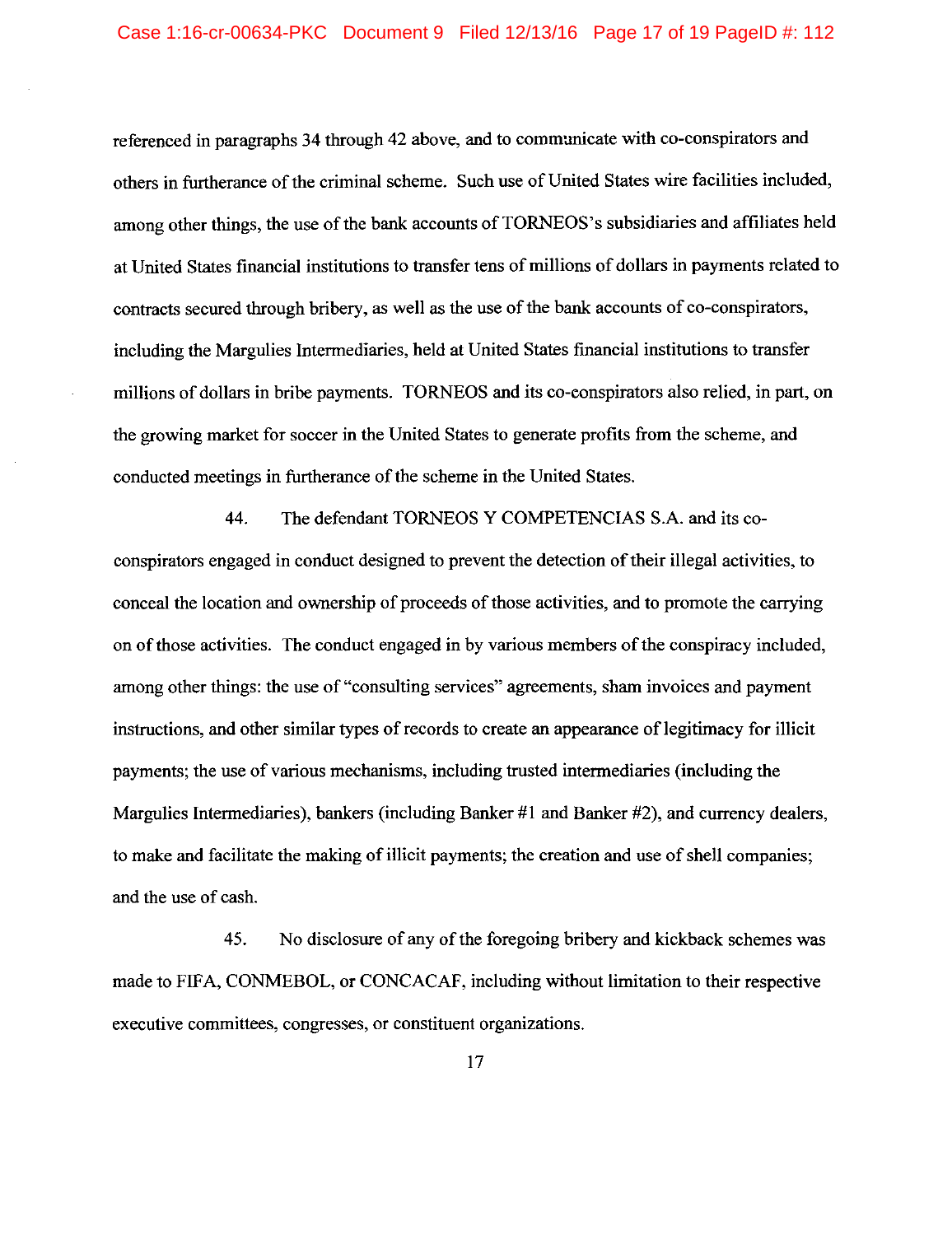#### WIRE FRAUD CONSPIRACY

46. The allegations contained in paragraphs one through 45 are realleged and incorporated as if fully set forth in this paragraph.

47. In or about and between January 2000 and May 2015, both dates being approximate and inclusive, within the Eastern District of New York and elsewhere, the defendant TORNEOS Y COMPETENCIAS S.A., together with others, did knowingly and intentionally conspire to devise a scheme and artifice to defraud FIFA, CONMEBOL, and CONCACAF and their constituent organizations, including to deprive FIFA, CONMEBOL, and CONCACAF and their constituent organizations of their respective rights to honest and faithful services through bribes and kickbacks, and to obtain money and property by means of materially false and fraudulent pretenses, representations, and promises, and for the purpose of executing such scheme and artifice, to transmit and cause to be transmitted by means of wire communication in interstate and foreign commerce, writings, signs, signals, pictures, and sounds, to wit: wire transfers, emails, facsimiles, and telephone calls, contrary to Title 18, United States Code, Section 1343.

(Title 18, United States Code, Sections 1349 and 3551 et seq.)

## CRIMINAL FORFEITURE ALLEGATION

48. The United States hereby gives notice to the defendant that, upon its conviction of the offense charged herein, the government will seek forfeiture in accordance with Title 18, United States Code, Section  $981(a)(1)(C)$  and Title 28, United States Code, Section 2461(c), which require any person convicted of such offense to forfeit any and all property, real